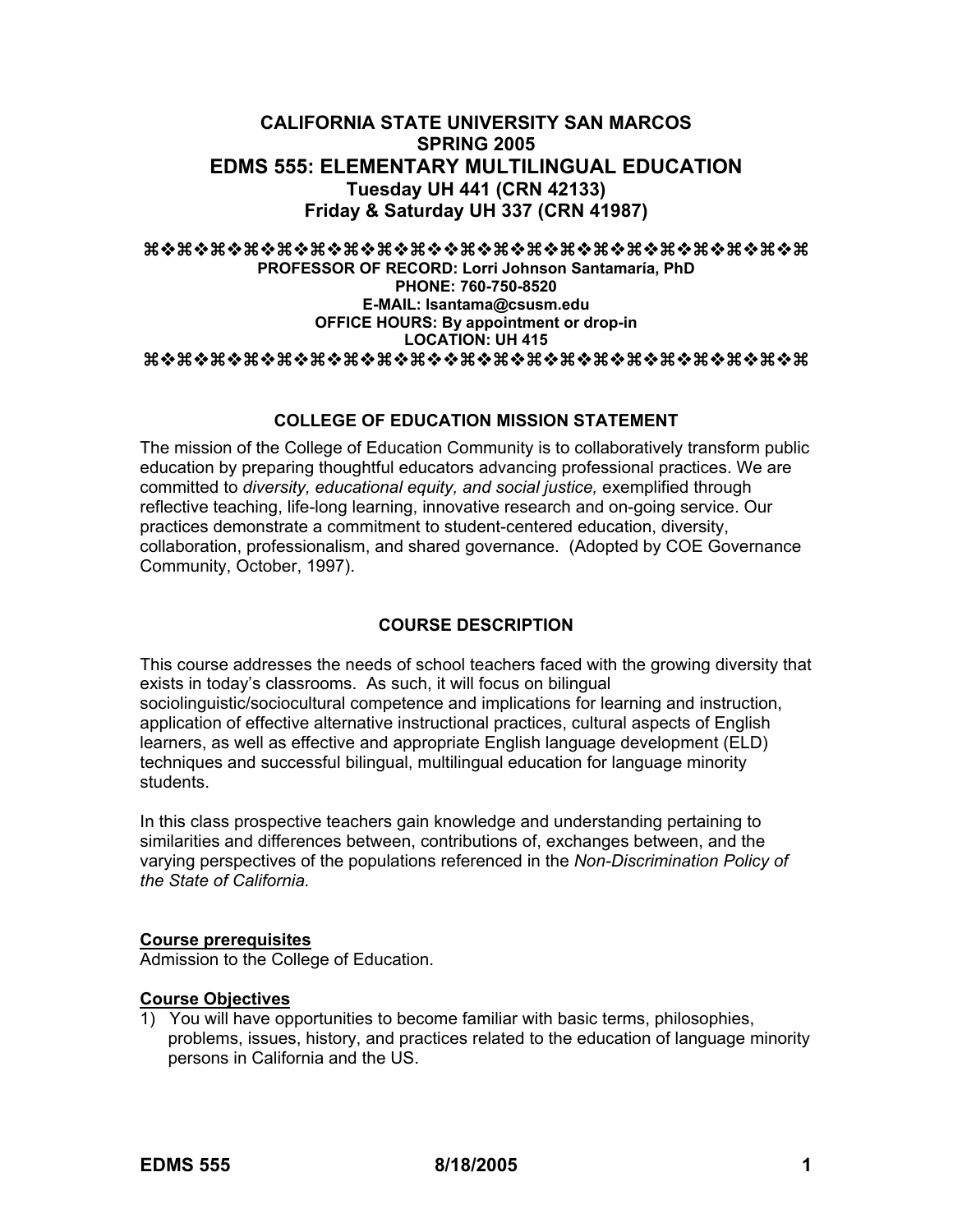- 2) You will have opportunities to demonstrate understanding of the most important goals of bilingual/multicultural education.
- 3) You will have opportunities to explain the theoretical framework upon which bilingual education is founded.
- 4) You will have opportunities to demonstrate understanding of existing student identification, assessment, and language redesignation requirements for the state of California.
- 5) You will have opportunities to explain the connections between bilingual education, English as a second language, SDAIE and other pertinent methodologies.
- 6) You will demonstrate several models of multicultural education and their implications for curriculum, instruction, and educational policy.
- 7) You will have opportunities to explain the meaning of culture, differentiated index, the necessity for cultural convergence in schools, and other research-based related notions of multicultural education.
- 8) You will learn to develop and understand each individual student, create a more just and humane learning environment, and help students in their growth and development as human beings.

## **Unique Course Requirements**

In an effort to save paper and cut down on copy costs, there is an E-component to this course. As a result, some or parts of class meetings may take place on Taskstream OR WebCT Coursemail, Discussion Boards, or Chat Rooms per the Professors discretion. Your careful time management and attention during face-to-face class meetings will ensure this component of the class go smoothly for you.

Some assignments may incorporate experiences from your assigned student teaching school site. Please make arrangements with cooperating teachers as necessary.

#### **Required Text**

Peregoy, S. F. & Boyle, O. F. (2005) *Reading, Writing, & Learning in ESL* (4<sup>th</sup> Edition). Longman.

Selected articles as links in *Session Activity Listing* (a separate course document).

TaskStream account.

#### **Authorization to Teach English Learners**

Beginning fall of 2002, CSUSM an early adopter of the new AB 2042 program standards, intends to prepare new teachers for the diversity of languages often encountered in California public school classrooms. The authorization to teach English learners is met through the infusion of content and experiences within the Multiple Subject Program, as well as additional coursework. Students successfully completing this program receive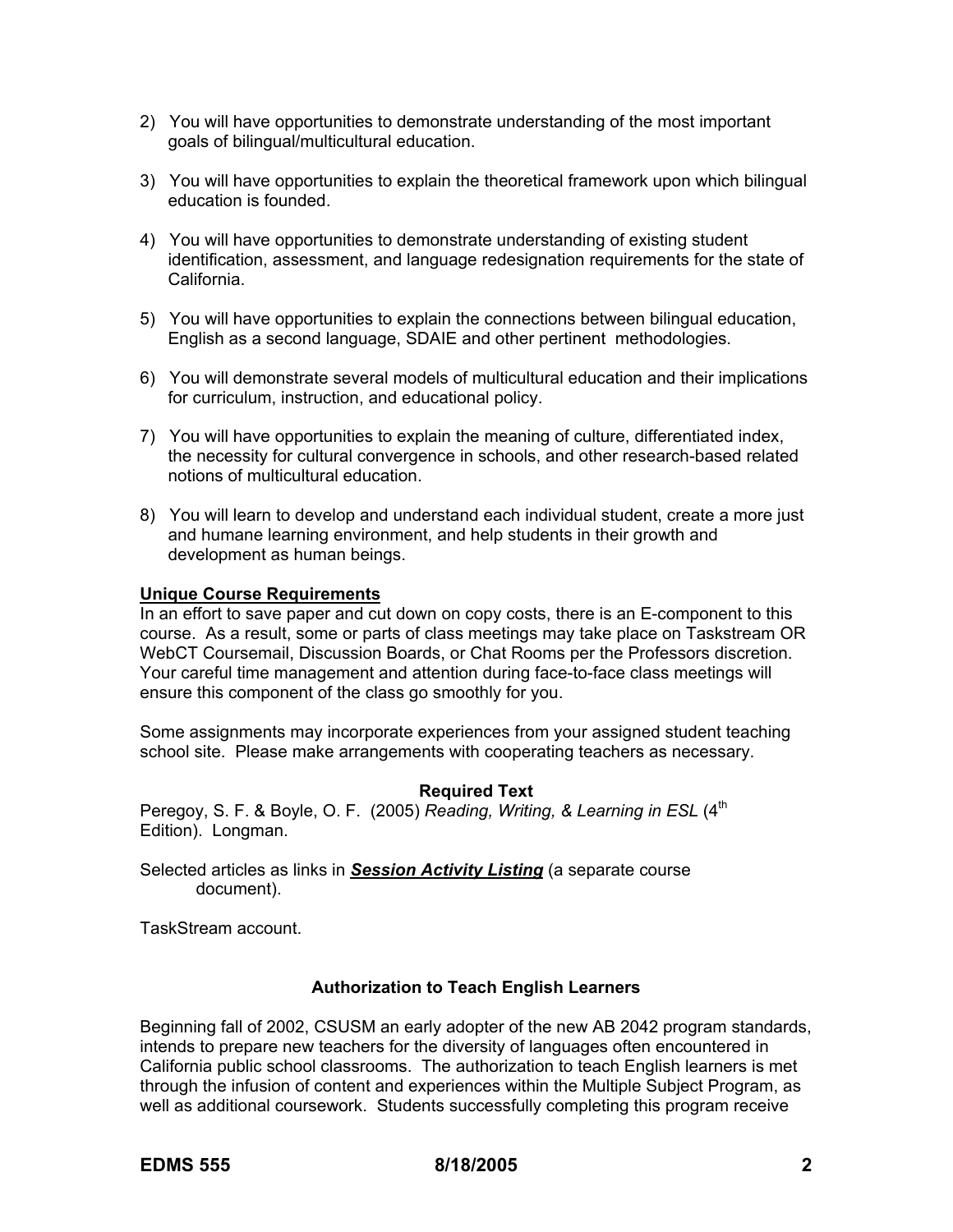the Preliminary Multiple Subject Credential with authorization to teach English learners *(note: formerly called CLAD/ Approved vy the CCTC in SB 2042 Program Standards, August 2002*).

#### **Teacher Performance Expectation (TPE) Competencies**

This course is designed to help teachers seeking the Multiple Subjects Credential to develop the skills, knowledge, and attitudes necessary to assist schools and districts in implementing effective programs for all students. The successful candidate will be able to merge theory and practice in order to realize a comprehensive and extensive educational program for all students. Look for the green TPEs embedded in your assignments and class work. You will be required to formally address the following TPEs in this course by writing task stream reflections on each as part of your final assignment:

**TPE 7:** Teaching English Learners **TPE 15**: Social Justice and **Equity** 

**Primary Emphasis: Secondary Emphasis:** Secondary Emphasis:

# **College of Education Attendance Policy**

Due to the dynamic and interactive nature of courses in the College of Education, all students are expected to attend all classes and participate actively. At a minimum, students must attend more than 80% of class time, or s/he *may not receive a passing grade* for the course at the discretion of the Professor*. Individual Professors may adopt more stringent attendance requirements.* Should the student have extenuating circumstances, s/he should contact the Professor as soon as possible. (*adopted by the COE Governance Community, December, 1997*). *NOTE: If class meets 8 times, missing 1 class results in an automatic 87.5% or a B grade.*

**Students with Disabilities Requiring Reasonable Accommodations**  Students must be approved for services by providing appropriate and recent documentation to the Office of Disable Student Services (DSS). This office is located in Craven Hall 5205, and can be contacted by phone at (760) 750-4905, or TTY (760) 750- 4909. Students authorized by DSS to receive reasonable accommodations should meet with their instructor during office hours or, in order to ensure confidentiality, in a more private setting.

#### **Course Requirements**

*Assignments, DUE DATES, and Beginning Point Values* 

## 1. **Attendance (15), Disposition (7.5), and Class Participation (7.5) 30 points**

First is the expectation you will attend all class sessions and participate actively in class activities, group and individual sharing, and discussions. Remember, if you miss three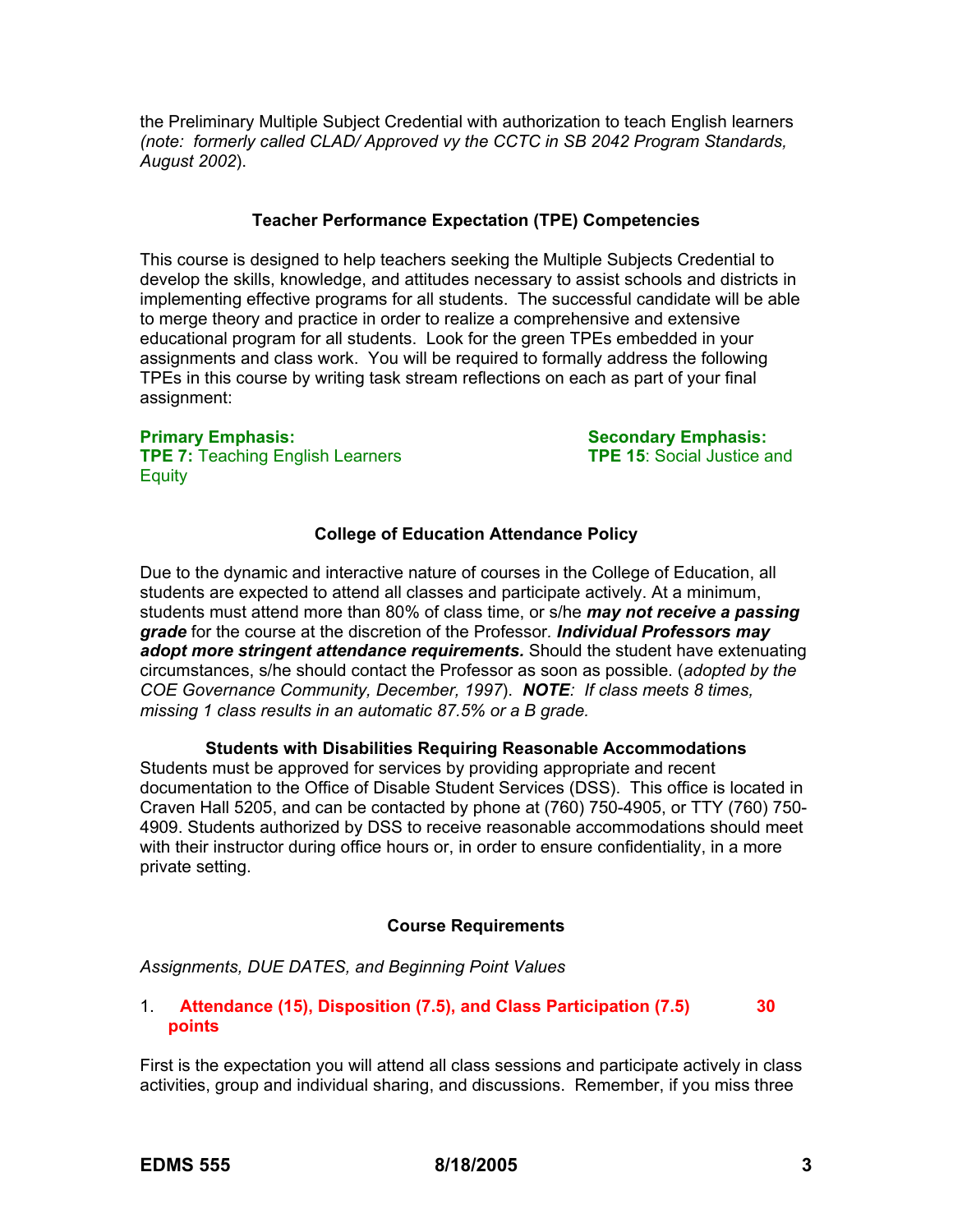class sessions (or more), you will automatically lose between 30 and 40 points, dropping your grade to the C range, based on the COE attendance policy.

#### 2. **Course rationale E-Discussion Board (due by beg. of 2nd class***)* **10 points**

Taskstream OR WebCT Discussion Boards are one way for learning communities to entertain and respond to questions, reflections, insights, or concerns regarding course content. They also facilitate relationships between students and professors. Your peers or course professor will respond to your discussion with clarifying questions to further your thinking process.

There will be TWO opportunities for you to participate on Taskstream OR WebCT this way. On one occasion you will initiate discussion, on the other you will be a respondent. The Professor will assign roles prior to the assignment being due.

Discussion Board content will consist of 1 to 2 paragraph "conversations" based primarily on course readings and class discussions from the first class meeting.

Discussions may include the following:

- Summaries, descriptions, or reactions to topics discussed in class or from readings reflecting understanding of key concepts. Both comments from Professor and other students may be reflected in the reading logs.
	- Entries will be graded according to comprehensiveness, insightful connections, and "deep understanding" of the issues.

You are responsible for providing a printed version of each one of your entries/responses in your final learning portfolio (Due last class meeting).

#### 3. **Pedagogical Theories E- Discussion Board (due by beg. of 4th class***)* **10 points**

This is your second opportunity to use Tasktream OR WebCT Discussion Boards. Use Pedagogical theory readings and class discussion as content for your discussions.

#### 4. **Multicultural/ lingual Research Review (Due ongoing beg. 3rd class) 20 points**

- This assignment is to be completed in pairs or triads.
- For this assignment you are each to go to the CSUSM Library website, find and select two journal articles published in the last 5 years on Multicultural, Bilingual, or Multilingual Elementary Education. I will model this exercise in class.
- You will **read two** articles of those selected and provide a **one page summary including a one paragraph reaction to each piece**.
- Refer to the APA website for correct electronic reference listing at http://www.apastyle.org/elecsource.html.
- As a group you will be expected to present a 5 minute quick-talk on **one of your articles** during the course of the semester.
- 15 points are allotted for each written review and 5 points are for your presentation.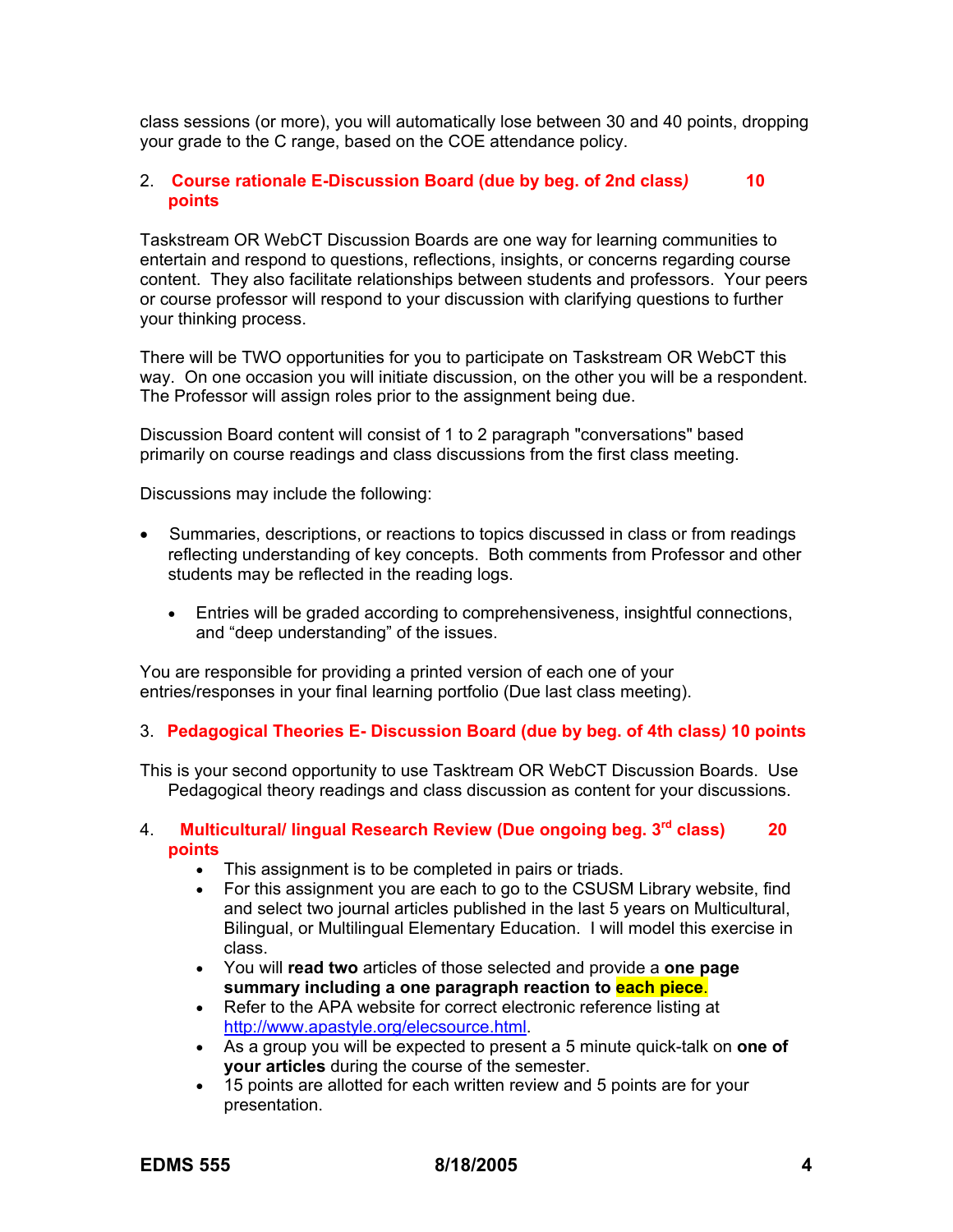- Following each presentation, your peers will assess your presentation quality and provide verbal feedback. I will provide immediate feedback as well.
- You will be **selected randomly** to present your articles **beginning the third class meeting. Please be prepared.**

# 5. **Literature-based Social Justice Thematic Unit (Due beg. 7th class) 30 points**

# **Part I: Critical Assessment Task (CATs) (15 pts)**

- In groups of 3-4 (NO EXCEPTIONS), you will have the opportunity to develop a literature-based social justice and equity thematic unit that will include appropriate literature selections reflecting multicultural perspectives for students in grades K-2, 3-6, or 7-8.
- Choose six powerful children's multicultural selections that should be the center of curriculum focused on social justice and equity issues for different times throughout a specified time of the year.
- This plan should include an **outline of how the multicultural books will be used throughout the specified time of the year** and a justification (explanation) of the selections made.
- At least three of the books must be bilingual (English and another language) with a brief discussion of how "primary language support" will be incorporated into the unit.
- Using the books as your foundation, write **four** detailed reading and writing lesson plans that will clearly delineate how every child will be successful by providing universal access to diverse students (e.g., gifted, English learners, special needs, non-readers, poor).
- **AT LEAST ONE LESSON MUST BE SDAIE IN NATURE.**
- Applying the CULTURALLY RESPONSIVE METHODOLOGY criteria discussed AND PRESENTED DURING THE WORKSHOP, include METHODS SPECIFIC activities in your comprehensive lesson plans, AND IDENTIFY THE METHOD USED.
- Ask yourselves the following questions about each one of your original lesson plans:
- Does the lesson use visuals, manipulatives, realia, drama, or other techniques that would

facilitate understanding?

• Does the lesson take into consideration the varying English proficiencies of language

minority students?

• Do the lesson strategies incorporate group collaboration, cooperative learning activities,

peer assistance, or other work-group techniques?

- Does the lesson incorporate the language and culture of language minority students?
- Is the curriculum reflected in the lesson challenging and not watered-down?
- Does the lesson include the 7-Intelligences and/or multiple modalities?
- Are the community/parents of English learners included in the unit of study?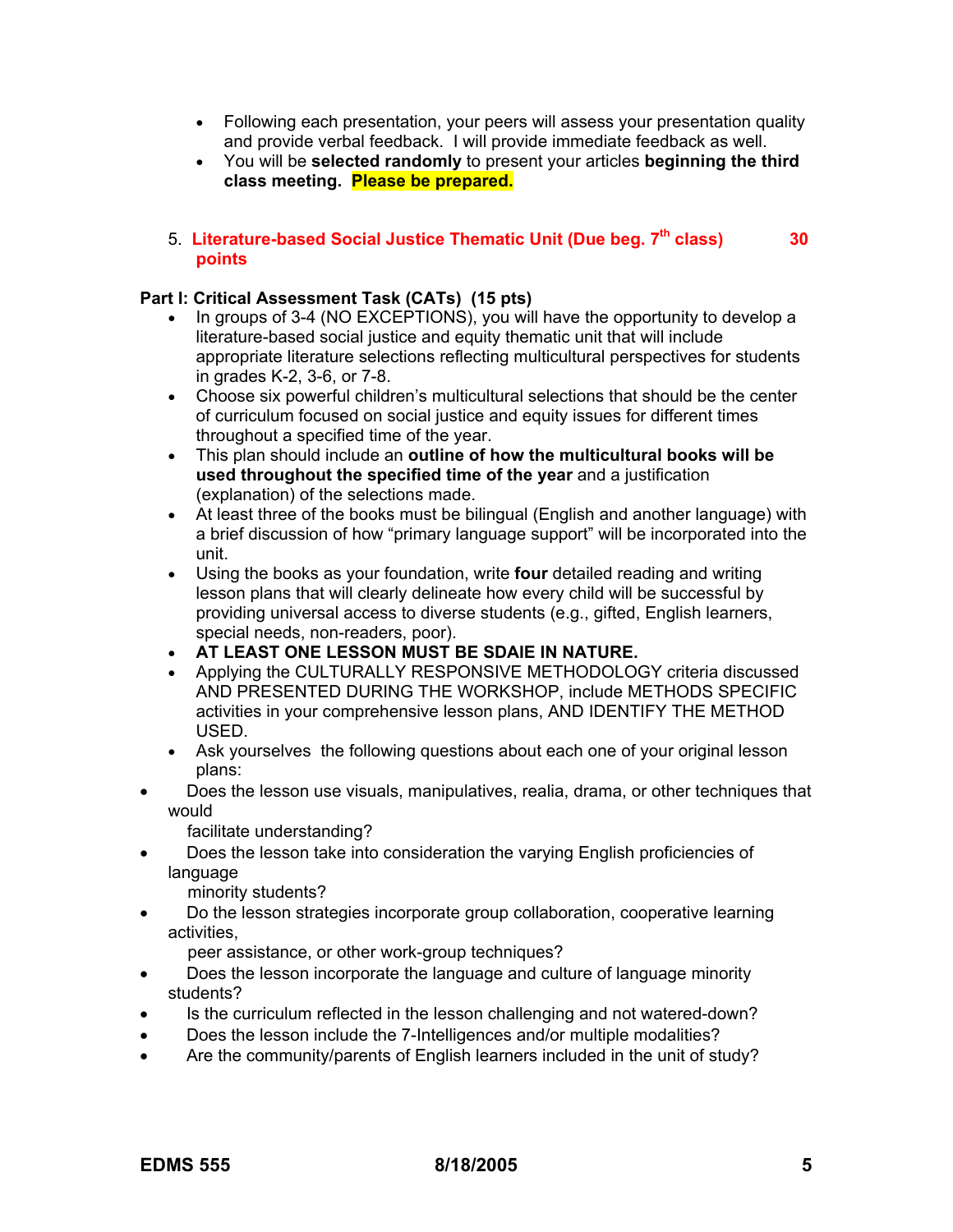# **The format of the literature-based social justice and equity thematic unit should include:**

- 1. Focus of the unit and brief summary of each book.
- 2. Grade level this unit is appropriate for.
- 3. Outline/plan of how the books will be used throughout the specified time of the year.
- 4. Reading and writing lesson plan that will identify standards being covered.
- 5. Identify Assessment strategies: How you will determine students learned what you intended (how you will assess them)?
- 6. Primary language support component of the unit plan.
- 7. Appropriate accommodations and support for the wide variety of students in CA classrooms (be specific).

# **Part II: Roundtable Discussion and Presentation Sessions (30 minutes each group) (5 pts)**

Panel roundtables will be set up to provide space for each group to present/display their literature selections and/or units and Powerpoint lesson demonstrations (CATs). Other class members will listen/ participate to the discussions.

Note: Dr. Alice Quiocho has developed an excellent website with a bibliography of children's literature and multicultural books that could be a great resource for you (http://www.csusm.edu/Quiocho).

# **Part III: Task Stream Self Reflection/ Assessment (10 pts)**

As part of this assignment you will respond to TPEs 7 and 15 on Task Stream as discussed in class. **You will not receive full points if you do not respond to Task Stream by the last class session, FIRM.**

\_\_\_\_\_\_\_\_\_\_\_\_\_\_\_\_\_\_\_\_\_\_\_\_\_\_\_\_\_\_\_\_\_\_\_\_\_\_\_\_\_\_\_\_\_\_\_\_\_\_\_\_\_\_\_\_\_\_\_\_\_\_\_\_\_\_\_\_\_\_

100 points

#### **Grading Standards**

In this class, all students begin with 100 points. Points will be deducted from your total, based on the quality of the work you turn in for each assignment.

In addition, all students are expected to participate in class activities and demonstrate reflective learning. It is important that students are well prepared for course sessions by completing the readings and assignments scheduled before class meetings. Unless otherwise negotiated with the instructor, all assignments are to be submitted as specified in class on the due date. **Assignments not submitted on due date will lose 10% of earned credit per day.** Assignments should be typed and double-spaced. Hard copies of assignments will be student or peer evaluated and turned in at the end of the semester in a final learning portfolio due **last class meeting.**

The following grading scale will be used with the points students have remaining at the end of class: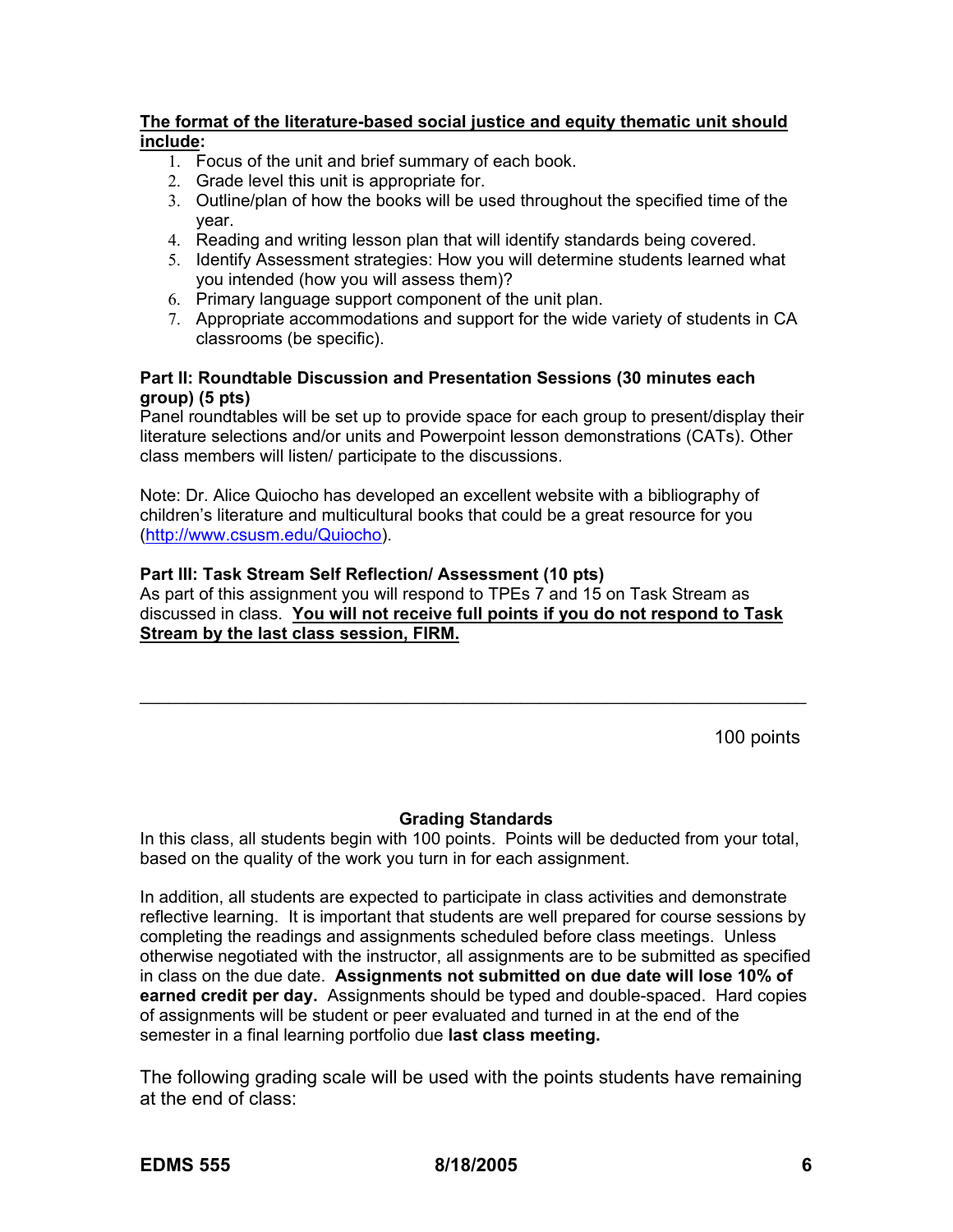| 93-100%A        |  |
|-----------------|--|
| 90-92%A-        |  |
| 88-89%B+        |  |
| 83-87%B         |  |
| 80-82%B-        |  |
| <u>75-79%C+</u> |  |
|                 |  |
| 70-71C-         |  |
| 60-69%D         |  |
| 59% and belowF  |  |

*Note: Students are reminded that the College requires completion of this course with a C+ or higher.*

## **All University Writing Requirement**

Writing requirements for this class will be met as described in the assignments above. Every course at the university, including this one, must have a writing requirement of at least 2500 words. TPE reflection will count toward this requirement.

#### **CSUSM Academic Honesty Policy**

"Students will be expected to adhere to standards of academic honesty and integrity, as outlined in the Student Academic Honesty Policy. All written work and oral assignments must be original work. All ideas/materials that are borrowed from other sources must have appropriate references to the original sources. Any quoted material should give credit to the source and be punctuated with quotation marks.

Students are responsible for honest completion of their work including examinations. There will be no tolerance for infractions. If you believe there has been an infraction by someone in the class, please bring it to the instructor's attention. The instructor reserves the right to discipline any student for academic dishonesty in accordance with the general rules and regulations of the university. Disciplinary action may include the lowering of grades and/or the assignment of a failing grade for an exam, assignment, or the class as a whole."

## **OTHER CONSIDERATIONS**

## *NOTE: THE PROFESSOR RESERVES THE RIGHT TO CHANGE, ADD TO, OR DELETE ANY MATERIAL FROM THE COURSE.*

# **Academic Honesty**

I expect that each student will do his/her own work, and contribute equally to group projects and processes. Plagiarism or cheating is unacceptable under any circumstance. If you are in doubt about whether your work is paraphrased or plagiarized see the Plagiarism Prevention for Students website

http://courses.csusm.edu/sthompsn/plagiarism/about\_site.html. If there are questions about academic honesty, please consult the University catalog.